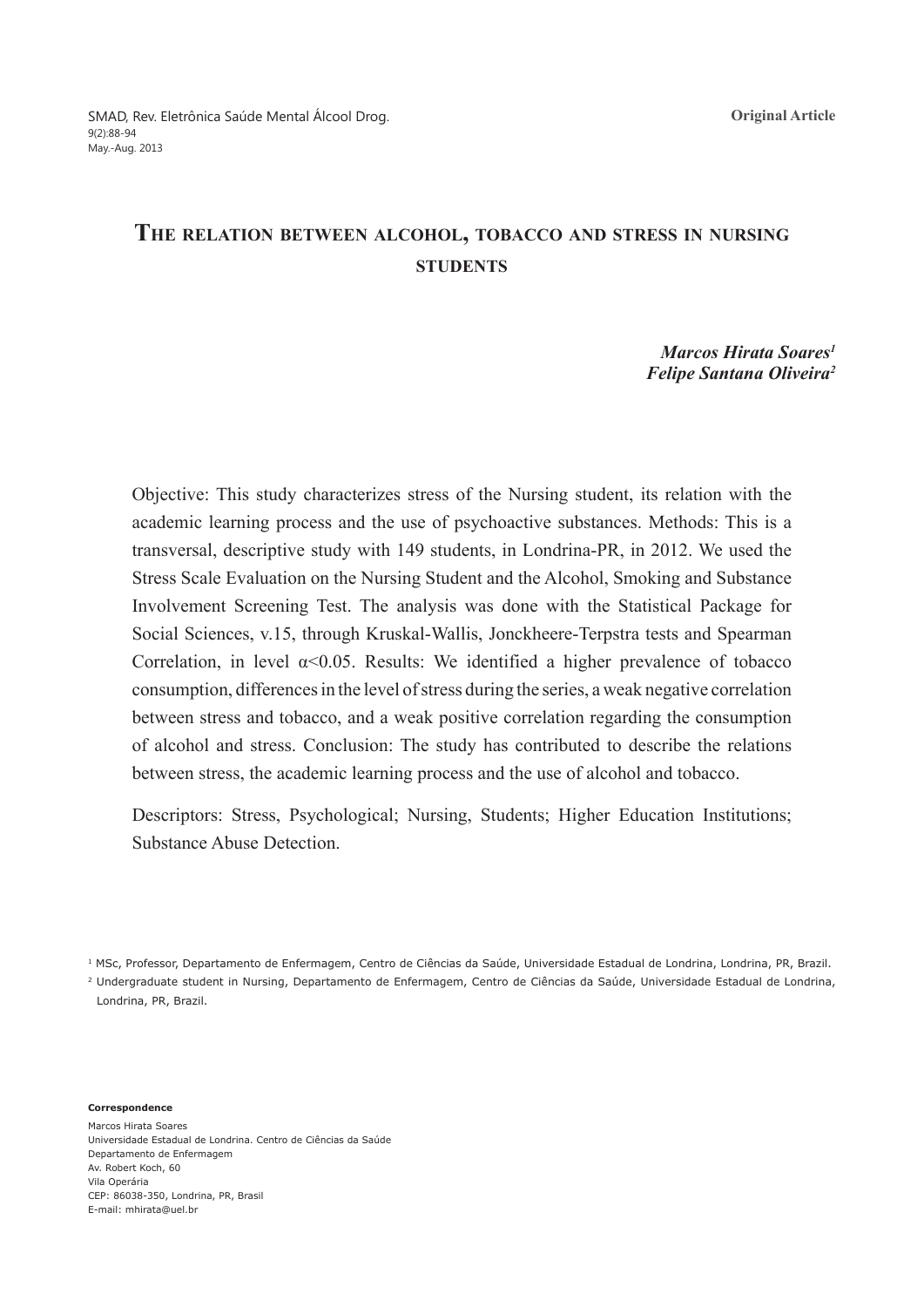# **A relação entre álcool, tabaco e estresse em estudantes de enfermagem**

Objetivo: este estudo caracteriza o estresse do estudante de enfermagem, sua relação com o processo de formação acadêmica e com o uso de substâncias psicoativas. Métodos: trata-se de estudo descritivo, transversal, com 149 estudantes, em Londrina, PR, em 2012. Foram utilizados a escala Avaliação de Estresse no Estudante de Enfermagem e o Teste de Triagem do Envolvimento com Álcool, Tabaco e outras Substâncias Psicoativas. A análise foi feita com o Statistical Package for Social Sciences, versão 15, pelos testes de Kruskal-Wallis, Jonckheere-Terpstra e correlação de Spearman, em nível α<0,05. Resultados: identificou-se maior prevalência no consumo do tabaco, diferenças entre o nível de estresse no decorrer das séries, uma relação negativa fraca entre o estresse e o consumo de tabaco e uma relação positiva fraca quanto ao consumo de álcool e estresse. Conclusão: o estudo contribuiu para descrever as relações entre o estresse, o processo de formação acadêmica e o uso de álcool e tabaco.

Descritores: Estresse Psicológico; Estudantes de Enfermagem; Instituições de Ensino Superior; Detecção do Abuso de Substâncias.

# **La relación entre alcohol, tabaco <sup>y</sup> estrés en estudiantes de enfermería**

Objetivo: este estudio caracteriza el estrés del estudiante de Enfermería, su relación con el proceso de formación académica y con el uso de substancias psicoactivas. Métodos: se trata de un estudio descriptivo, transversal con 149 estudiantes, en Londrina-PR, en 2012. Fueron utilizados la escala Evaluación de Estrés en el Estudiante de Enfermería y la Prueba de Tría del Envolvimiento con Alcohol, Tabaco y otras Substancias Psicoactivas. El análisis fue hecho con el Statistical Package for Social Sciences, v.15, por los testes de Kruskal-Wallis, Jonckheere-Terpstra y Correlación de Spearman, en nivel a<0.05. Resultados: se identificó mayor superioridad en el consumo del tabaco, diferencias entre el nivel de estrés en el pasar de las series, una relación negativa flaca entre el estrés y el consumo de tabaco y una relación positiva flaca en cuanto al consumo de alcohol y estrés. Conclusión: el estudio aportó para describir las relaciones entre el estrés, el proceso de formación académica y el uso de alcohol y tabaco.

Descriptores: Estrés Psicológico; Estudiantes de Enfermería, Instituciones de Enseñanza Superior; Detección de Abuso de Substancias.

# **Introduction**

According to some studies on diagnosis of abuse or dependence on psychoactive substances such as alcohol and tobacco on college students $(1-2)$ , the university

context, particularly for nursing students, turns them more vulnerable to experiencing illicit substance abuse (3-4). Among several factors related to psychoactive substances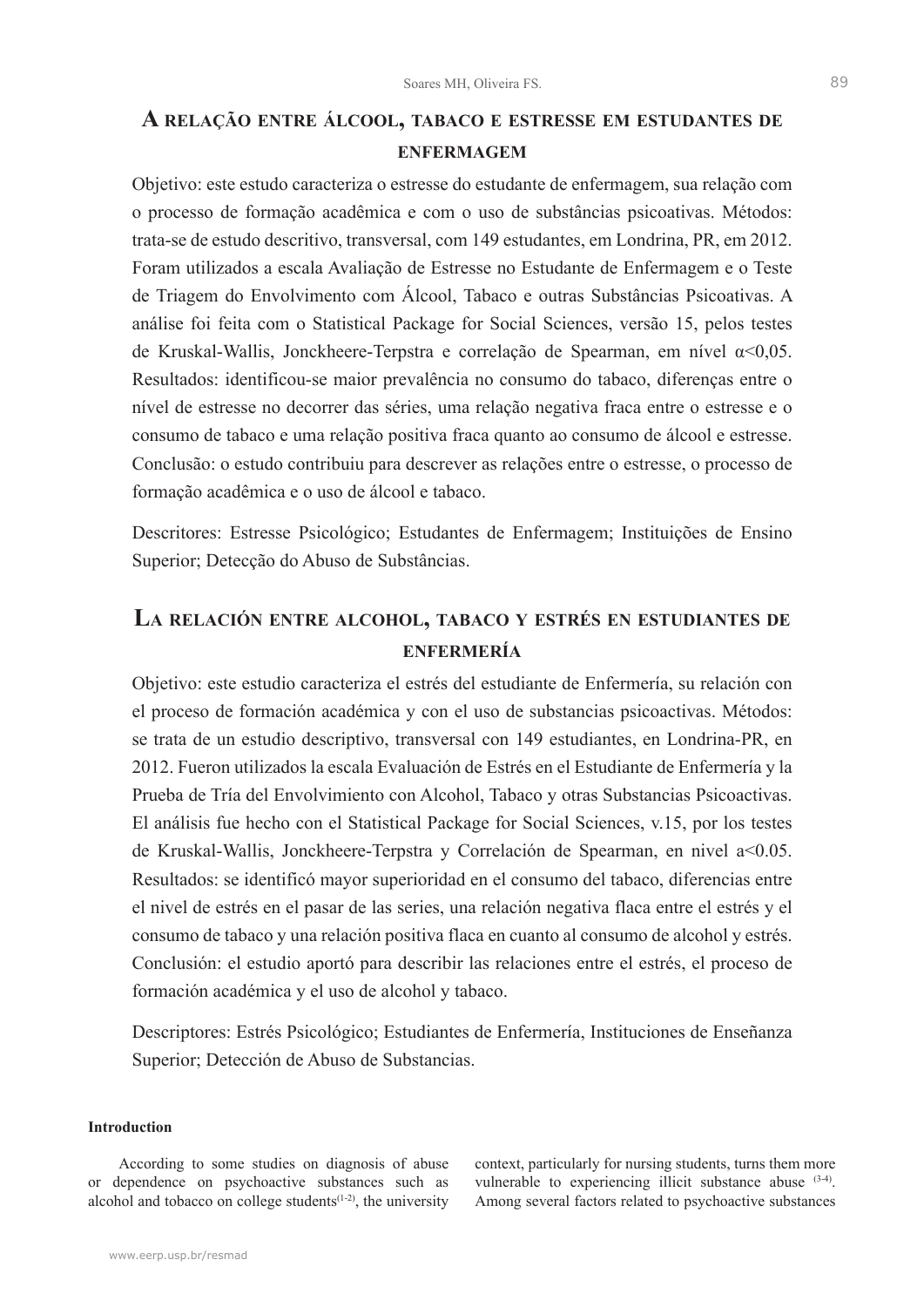abuse, such as psychological factors, for example, coping with stress can also be considered an associated factor.

#### *Literature review*

In two studies on stress in Nursing students<sup> $(5-6)$ </sup>, we identified that the major sources of stress to the students are related to academic activities and concern for their labor market insertion, as well as their overload during the final year<sup> $(6)$ </sup>. Consonant to this fact, a survey<sup> $(4)$ </sup> identified that tobacco consumption increased gradually in the grades and self-medication practices, suggesting the hypothesis that the academic complexity is configured as a source of stress, causing students to use both licit and illicit drugs as a way of coping.

Reflecting on stress, it is considered that theories of coping with stress are important to serve as an instrument for nurses' understanding and research. There are two stress main approach models, one model with emphasis on physiological responses, classifying them into alarm, resistance and exhaustion<sup> $(7)$ </sup>, and the other is based on an adaptation model and coping with stress<sup>(8)</sup>, which focuses on the psychological responses. This model was chosen because it is considered more appropriate to this study, because it defines that coping with stress, considered a process, is conditioned to ongoing reassessments that individuals make of their relationship with the environment, which is surrounded by the personality characteristics, values, beliefs, sociocultural factors and events of life.

In this complex confrontation relation, there is the possibility of the subject's involvement with psychoactive substances that can be used as ways of coping with stress or other psychological distress the student is experiencing.

When coping with stress is successful, a real change of relationship is possible between the subject and his/ her environment, allowing adaptation, which affects the health, psychological well-being and social functioning, positively. However, the Nursing course dynamics, with its many complex theory and practice moments, has as one of its characteristics, being a course with moments of intensity and varied sources of stress. In this respect, one researcher has developed an identification and measurement instrument of academic stress of the Nursing Student<sup>(9)</sup>, stratifying them from low to very high stress level and their areas that are perceived as stressful.

Considering the importance and magnitude of stress, a survey(10) suggests it is higher in nursing, compared to other areas. It is of great importance to characterize the type and prevalence of stress among the students' grades of the Nursing course, as well as its relationship with psychoactive substances abuse. In this study, we considered important to investigate the association between academic stress and the use of alcohol and tobacco, using an instrument that assess of stress among nursing students  $(ASS)$ <sup>(9)</sup> and Alcohol, Smoking and Substance Involvement Screening Test (ASSIST), a test that measures the frequency of psychoactive substances use and the need for intervention $(11)$ . Thus, the present study aimed to investigate the association between the level of stress of Nursing student, consumption of alcohol and tobacco and the stress level and the course grade.

## **Methods**

This is a descriptive, transversal and individualized study. The sample consisted of 149 students, distributed in all grades of the Nursing course from an Institution of Higher Education, in the countryside of Paraná, in from June to August 2012. The data collection moments have been adapted to the dynamics and routine of each grade, inviting the students individually, during spare time of academic activities.

The inclusion criterion was being a student regularly enrolled in the course. The project was approved by the Ethics Committee on Human Research of the State University of Londrina (C.A.A.E. 028.0.268.000-11).

The ASSIST test is an internationally validated test<sup>(12)</sup> and Brazil<sup>(11)</sup>, with Cronbach's alpha of 0.80. Its purpose it to evaluate the involvement with licit and illicit drugs, directing the need for brief intervention or probable addiction. However, this study did not aim to apply the instrument for implementing the intervention, because it is not the purpose of this research, but from the moment there was knowledge of students with problems related to alcohol and tobacco, they were referred to services available at the university.

 The instrument for measuring the stress levels, called "instrument for the assessment of stress among nursing students  $(ASNS)^{\gamma(9)}$ , proposes stress is linked to the relation between individuals and their environment and their study requires people to be evaluated within their own contexts, in their relation with the environment and the allocation of meanings to events. The ASNS, whose internal consistency estimated by Cronbach's alpha ranged from 0.71 to 0.87, allows assessing stress among nursing students as a variable in studies or for educational purposes through six domains.

The domain 1(D1), Realization of Practical Activities, refers to the technical knowledge acquired by the student to procedures and feelings involved during the patient's assistance. In domain 2 (D2), Professional Communication, are assessed difficulties in communication within the workplace and in conflict situations. The domain 3 (D3), Time Management, considers the student's difficulty in conciliate the academic activities established in the curriculum requirements with the personal, emotional and social demands. The domain 4 (D4), Environment, discusses the degree of difficulty to access internships or university and distress situations perceived by the students with the means of transport. The items of domain 5 (D5), Vocational Training, refer to the concern about the students' knowledge acquired in their academic education and the impact it has on their future professional life, and also address their perception of situations they may meet when professional. The domain 6 (D6), Activity Theory, measures the student's degree of difficulty in dealing with the curriculum, with activities and teaching methodology adopted.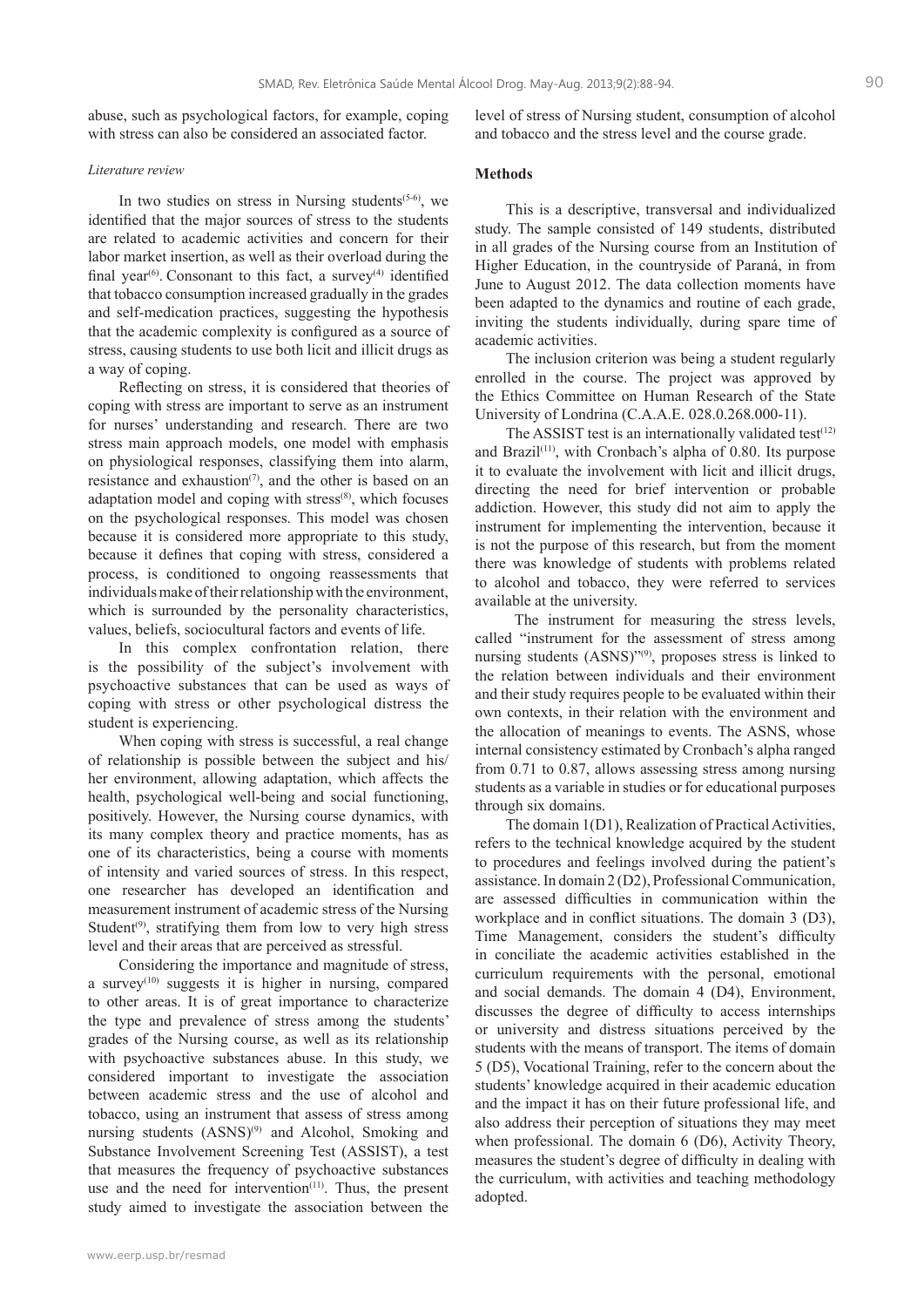The data were analyzed by the program Statistical Package for Social Sciences, v.21 (SPSS). The initial step was to conduct a normality test, in order to choose between parametric tests, for normal distribution, non-parametric, for non-normal, prior the analysis itself. The tests used to assess the normality of the sample were the tests *Kolmogorov-Smirnov* and *Shapiro-Wilk* with *Lilliefors Correction*, whose results varied between p=0.000 and p=0.314, classifying the sample as non-normal, globally.

The comparison between the students' grades was performed by the test *Kruskal-Wallis*, which is indicated for comparisons between three or more groups. The search for a linear relation positive or negative between the students' grades and the advance level of stress was observed by the test *Jonckheere-Terpstra* and, in order to know the possible correlations between variables, we used the *Spearman correlation coefficient.* The level of significance adopted was  $\alpha$ <0.05, the level  $\alpha$ <0.01, in *Spearman correlation* was also admitted*.*

The *Spearman correlation* searches the existence of a linear relationship between two ordinal variables and can express if there is a positive relationship, i.e., the more one variable increases, the other related variable also increases or can also express a negative relationship, meaning that the more a variable increases, the more other variable decreases. Thus, the correlation expresses intensity of the relationship between two variables, and the greater the correlation coefficient, the greater the intensity of this relationship, whose value varies between -1 and +1. The interpretation of values varies according to each author. In this study, values from 0 to 0.20 indicate a very low correlation; from 0.20 to 0.40, low; from 0.40 to 0.60

indicate a moderate correlation; from 0.60 to 0.80, high and from 0.80 to 1.0, too high<sup> $(13)$ </sup>.

#### **Results**

#### *Alcohol and Tobacco*

We interviewed 149 undergraduate students from a public nursing university in Paraná, equivalent to 67% of all students, from 18 to 39 years old (M=21.5 SD±3 years). In this sample, 92 (61%) lived away from the family, in republics or pensions, while 57 (39%) lived with their families. There was a homogeneous participation of all grade years: the first year with 28%, the second year with 22%, the third year with 26% and the fourth year with 24%.

Data measured by ASSIST (Table 1) were represented, in the case of alcohol, from 0 to 3 as low risk; 4 to 26 as medium risk and above 26 points as high risk or probable alcohol dependence. For tobacco, 0 to 10 represent low risk; 11 to 26, average risk and above 26, high risk or probable tobacco dependence. For ASNS scale, as to the total score, the minimum score was 27, the maximum was 78, (M=51.93; SD=10.03).

The students' grades and areas of stress comparison resulted in the values  $X^2$ =12.752, p=0.005, for the domain D5 and  $11.622$ ,  $p=0.009$ , for the domain D6 in the *Kruskal-Wallis* Test. As to the J*onckheere-Terpstra* Test , the values were 3.041, p=0.002, for the domain D5 and -3.321, p=0.001, for the domain D6. We only presented statistically significant results, because they are considered more important.

Table - 1 - Percentage and frequency of consumption of alcohol and tobacco by nursing students, Londrina, PR, Brazil, 2012

|         | Low risk    | Medium risk | High risk  | Mean | <b>Standard deviation</b> |
|---------|-------------|-------------|------------|------|---------------------------|
| Alcohol | 41 (27.5%)  | 103 (69.1%) | $5(3.4\%)$ | 7.86 | 6.95                      |
| Tobacco | 135 (90.6%) | 12 (8.1%)   | $2(1.3\%)$ | 2.89 | 5.55                      |

In Table 1 we present that the highest frequency in the consumption of licit substances such as alcohol and tobacco are represented by 69.1% of students regarding medium risk of alcohol use and 90.6% low risk of tobacco consumption. Students who had low risk received reinforcement information on behavior and to students who had medium or high risk and, thus, needed brief intervention, were oriented to seek assistance in the service provided by the university itself.

## *Referred stress level*

In the domain 1, which refers to the Realization of Practical Activities, the prevalence of students with low to medium stress level is approximately 40%.

 $(M=10.11; SD=2.69)$ . In other domains, such as D2 (M=5.81, SD=2.15), on Professional Communication, was represented with 43% of students with low stress. The domain 3 (M=9.54, SD =2.79), Time Management, has 60.4% of students with low level of stress and only 4  $(2.68\%)$  with a very high level. The domain 4 (M=7.13, SD=3.42), Environment, presents 51% with low stress and 19 (12.75%) with very high level of stress. The domain 5 (M=10.55, SD=3), which refers to the Vocational Training and reached the most alarming levels of stress in this study, presents 59 (39.60%) with low level and 41 (27.52%) with very high level of stress. The domain 6 (M=8.79, SD=2.38), which measures the stress on Activity Theory of the course, had 100 (67.1%) with low level of stress and 7 (4.70%) with very high level.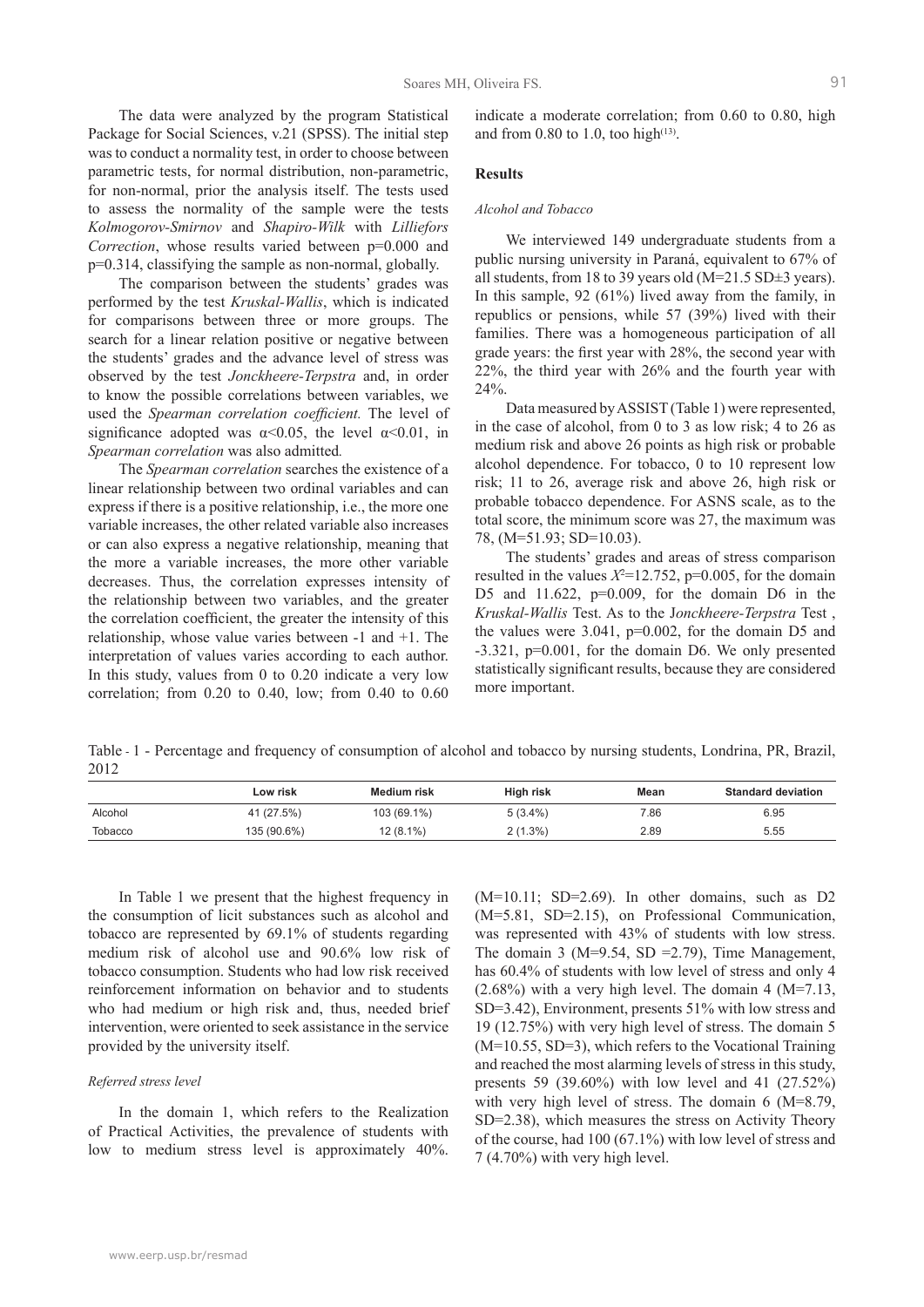|           | <b>Total</b>          | D <sub>1</sub>        | D <sub>5</sub> | D <sub>6</sub> | Alcohol  | <b>Tobacco</b> |
|-----------|-----------------------|-----------------------|----------------|----------------|----------|----------------|
| Alcohol   |                       |                       |                |                |          |                |
|           | 0.109                 | 0.058                 | $-0.033$       | 0.034          | $-0$     | $0.312*$       |
| Variance  | 10.18%                | 00.33%                | 00.1%          | 00.11%         | -        | 90.73%         |
| $p$ value | 0.184                 | 0.485                 | 0.688          | 0.682          |          | 0.000          |
| Tobacco   |                       |                       |                |                |          |                |
|           | $-0.168$ <sup>+</sup> | $-0.209$ <sup>t</sup> | $-0.128$       | $-0.122$       | $0.312*$ | 1.0            |
| Variance  | 20.82%                | 40.36%                | 10.63%         | 10.48%         | 90.73%   | -              |
| $p$ value | 0.040                 | 0.011                 | 0.119          | 0.140          | 0.000    | -              |
| Grade     |                       |                       |                |                |          |                |
|           | 0.144                 | 0.123                 | $0.253*$       | $-0.271*$      | $-0.061$ | 0.036          |
| Variance  | 20.07%                | 10.51%                | 60.4%          | 7.,34%         | 00.37%   | 00.12%         |
| p value   | 0.081                 | 0.134                 | 0.002          | 0.001          | 00.458   | 0.664          |

Table 2 - *Spearman* Correlation and variance between the level of stress, consumption of alcohol, tobacco and Nursing students' grade, Londrina, PR, Brazil, 2012

\* Correlation is significant at the 0.01 level (bilateral)

\* Correlation is significant at the 0.05 level (bilateral)

### **Discussion**

#### *Stress and academic education*

According to results of the statistical analysis through the tests *Kruskal-W* allis and *Jonckheere-Terpstra*, we found statistical significance when comparing the four students' grades of the course and the six domains of stress, in two domains: Vocational Training (D5) and Activity Theory (D6). This means that there are differences in perception and a source of stress for each grade of the studied Nursing course ( $p<0.05$ ). We identified a positive linear trend in the domain Vocational Training (D5) and negative linear trend in the domain Activity Theory (D6), i.e., regarding vocational training, the more advanced the grade, the higher the level of stress related to this aspect. This means that the concern with knowledge and its future professional impact generate stress, increasing as they progress in the course  $(JT=3.041, p<0.05)$ 

With respect to activity theory, the more advanced the grade in which the student is, the lower the stress level, i.e., the degree of difficulty experienced by students with the curriculum, activities and teaching methodology decrease, perceived as a minor source of stress as the progress of the student in the course  $(JT=-3.321, p<0.05)$ . When looking at Table 2, it can be noted that the domain D5 has low correlation with the grades, and the domain D6 has low and negative correlation with the grades, also corroborating with the hypothesis that during the course the student presents more stress because of his/her vocational training and less stress in relation to theoretical activities (*r*=0.253;  $-0.271$ ,  $p<0.01$ ).

According to Table 3, by verifying the variance of 6.4% in D5 and 7.34% in D6 it can be inferred that such percentages explain the variability of domains in relation to the grades, which means that 93.6%, and 92.66% of the variability cannot be explained by these two stress domains, measured by ASNS. In other words, the student's progress throughout the course is responsible for 6.4% of the stress in relation to his/her concern about the knowledge acquired and the impact it has on the professional future and 7.34%

www.eerp.usp.br/resmad

of the stress in relation to his/her degree of difficulty in dealing with program content, activities and the teaching methodology adopted. Thus, it is suggested that there are other sources of stress, which were not herein in this study and ASNS.

Regarding this finding, the following studies list the reasons of stress in Nursing students: fears regarding professional performance difficulties<sup>(14-15)</sup>; fear of work placement<sup> $(6,16)$ </sup>; poor affective and social capacity and personal relationship conflicts as the second cause, being exceeded only by the fear of unemployment after the end of the course<sup> $(6.15)$ </sup>. Consequently, a weakness feeling in relation to the future career was greatly enhanced at this stage, possibly a feeling of failure or lack of assurance after the end of the course $^{(6)}$ .

### *Stress and tobacco and alcohol consumption*

As the data listed in Table 1, it can be noted that the prevalence of students who need brief intervention to cease tobacco use was 8.1% and 3.4% to probably tobacco dependence.

In a study $(4)$  conducted at the same institution in which we conducted the present study, it was found a weak correlation between the progress of the course and tobacco consumption, suggesting that students refer to consume more tobacco as they progresses the grades. However, according to the data contained in Table 2, although there is a significant relationship between tobacco consumption and stress in the domain D1, this correlation was low and negative. This means that as the student acquires a working knowledge to take care of the patient, gradually, in the Nursing course, this creates less stress and they consume less tobacco, although the magnitude of this relationship is low (*rho*=-0.168, -0.209, p<0.05), probably because the frequent prevalence of tobacco consumption was not emphasized.

Analyzing the variance, according to Table 2, it can be noted that only 4.36% of tobacco consumption is explained by stress related to the acquisition of progressive working knowledge to take care of the patient care. Thus,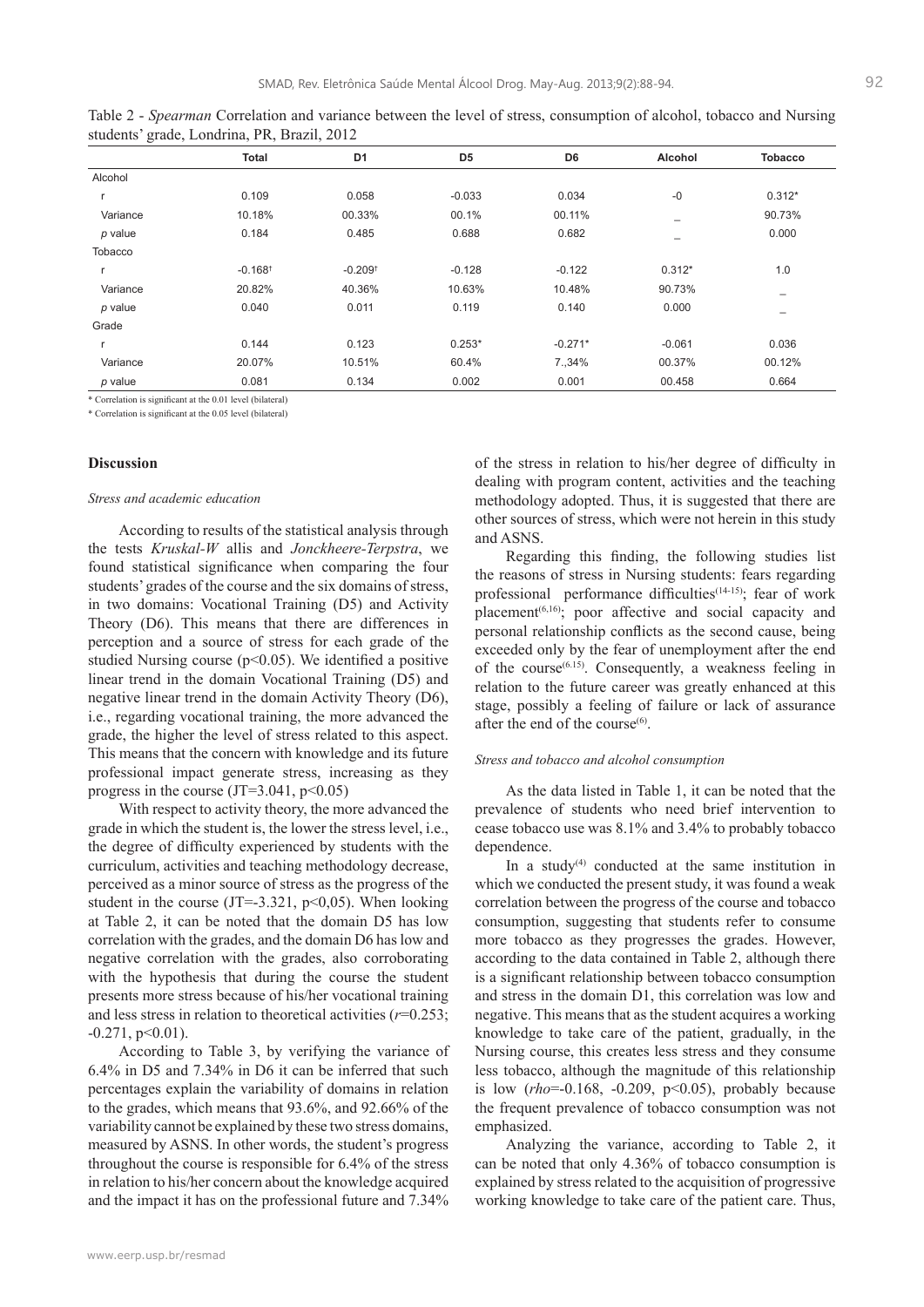it is considered that the existence of other factors of coping with stress is associated with tobacco consumption, in a majority.

It is clear, then, that the progressive increase in tobacco consumption $(4)$  does not seem to have a positive relationship with the level of stress in the Nursing student as had been hypothesized in a previous study. But it seems to converge with another study in the same institution in  $2009^{(5)}$  that the students' perception of stress is high, although the sources of stress appear to be different from other population of Nursing college students<sup> $(6,16)$ </sup>, suggesting that stress, although existing in Nursing student, has different generating sources causes, mainly the basic socioeconomic<sup>(10)</sup>.

According to the data in Table 2, we note that the prevalence of low risk customers/abstainers was 27.5%; the risk drinkers was 69.1% and the students with probable alcohol dependence was 3.4%. Several studies indicate such drug as the psychoactive substance most commonly used by university students<sup> $(1-2)$ </sup> also among the Nursing students $(3-4)$ . If compared the referred consumption of alcohol and tobacco, it is noted that there is a great difference, as well as diagnosed in other studies<sup>(3-4,17)</sup>. It is probable that this difference in consumption of these two drugs is a result of combat policy against tobacco use, by the State Law 16239, which prohibits the use of cigarettes, cigars, pipes or other products that produce smoke, derived or not from tobacco in work, study, culture, leisure, sport, entertainment places and other common areas<sup>(18)</sup>.

Alcohol emerges as the most prevalent substance in relation to tobacco, as it was seen in previous studies<sup> $(1-4,17)$ </sup>. A study<sup>(4)</sup> held in 2010 at the same institution lists alcohol, tobacco and marijuana, in descending order, as the most commonly consumed drugs by Nursing students. Tobacco use in relation to alcohol is small, but there is a trend of alcohol consumption during all years and all situations of stress or not, in the student's life, which shows the need for universities to invest in strategies that deviate their students from these substances abuse.

The university entrance becomes a daily life adaptation phase of higher education and teaching methodology, and tends to decrease as the grades progressed. It is known that every process in which the individual is exposed to new situations and the need to develop or acquire skills implies submit him/her to the experience of greater or lesser intensity of stress.

The threatening or challenging character of teachinglearning process is, particularly, important for nursing students, in particular, when the error in this process involves direct damage to the patient<sup> $(14-15)$ </sup>. In the domain 6, which assesses stress in relation to Activity Theory, we note that the difficulty felt by the student in relation to the curriculum itself decreases during the course. It suggests, then, that the student of the analyzed institution is more confident, unlike other studies $(6,16)$ , in which students showed a lot of worry and stress with the final year because of overload activities and, in this same analyzed institution, there was also stress due to their labor market insertion $^{(5)}$ .

Monitoring of nursing students in theoretical activities or clinical practice allows us to consider the difficulties experienced by students. Several reasons can be highlighted as stress factors. In the entering the university stage, the students face a new environment, different and distant from their life context. The need to adapt to new requirements and school obligations, social and occupational responsibilities that are part of the learning process, the need for better organization of daily activities, socializing with colleagues and frequent challenges regarding personal and professional options contribute to the emergence of situations of anxiety and stress $(15)$ .

A preliminary study for the construction of an instrument to measure stress in Nursing student $(19)$  was also performed with students in the last grade of the course $(6,16)$ . It suggested that students who are in the final phase of the undergraduate course experience moments of fear about the future not as students but as professionals, indicating a waited maturing stage for this moment.

## **Conclusion**

Several studies have pointed to the increasing and earlier use of psychoactive substances, particularly alcohol and tobacco, by the Brazilian university students. Culturally, alcohol and tobacco are seen by society as a coping with stress factor, linked to pleasure, relief and status. It was also perceived that tobacco consumption was associated with academic stress, but in a contrary way to what was assumed, meaning that, the lower stress was related to the acquisition of instrumental knowledge for patient care, the greater was the consumption of tobacco.

With the statistical analysis, it was possible to find a relationship between the level of stress associated with specific issues, such as practical activity, vocational training and theoretical activities and then, when increasing linearity in vocational training, it means that the more the student advances in the ongoing grades, the higher the stress level with the acquired knowledge and its impact on the professional future, suggesting his/her fear with the insertion in the professional market, and less stress level with theoretical activities when the student is already more adapted to the teaching methodology, curriculum and activities. This means that the student can develop strategies to cope with stress sources such as use of medication, for example, since the variability in relation to alcohol and tobacco is very small.

While limitations to this study highlight the uncertainty regarding the classification of the Nursing student's academic stress as a risk factor, there is a need to conduct a longitudinal study, as well as extensive interference of several external stress variables, hindering the individualized study. There are no national studies on the theme stress with statistical analysis, which makes comparison with other sites and populations difficult.

However, this study, undoubtedly, brought significant knowledge advances about the interface between the processes of nursing education, stress associated with this